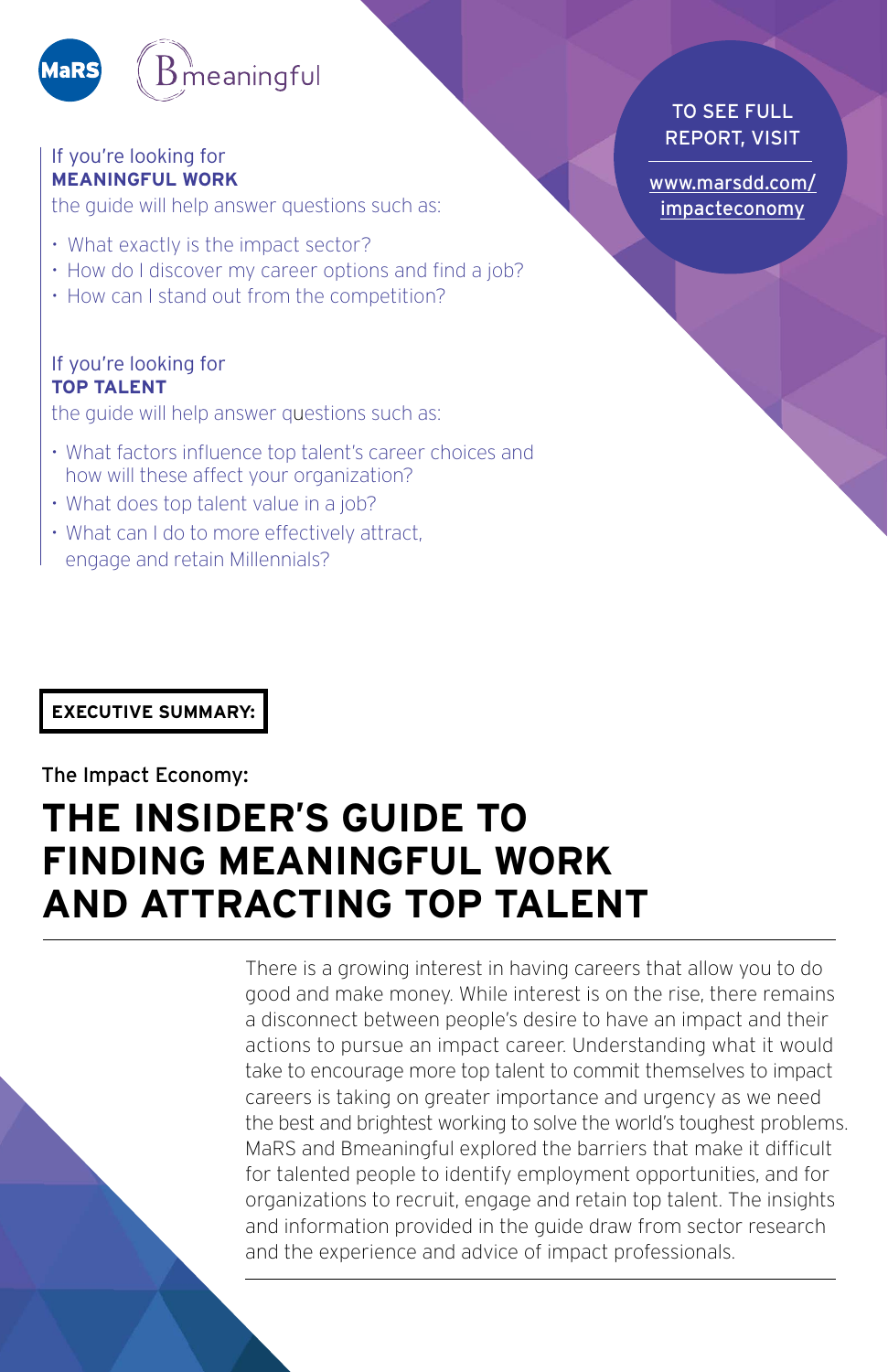# Highlights from the Insider' s Guide

## **LOOKING FOR MEANINGFUL** WORK?

An impact job is any role that strives to fulfill an explicit social or environmental purpose.

## KEY STEPS IN FINDING AN IMPACT JOB



#### TIPS FOR GETTING JOBS THAT ALLOW YOU TO USE YOUR SKILLS FOR GOOD

## 1. Start with yourself

Before beginning your job hunt, you have to clearly identify your values and interests and how those will align with your impact career. For example, are you interested in sustainability and in working with a focus on environmental issues, or would you like to work in poverty relief, with a focus on helping improve an aspect of society that is overlooked or de-emphasized?

#### 2. Get to know the impact economy landscape

• Having a meaningful job can mean working at a charity, but there are other opportunities as well. Learn about the different career opportunities available in the impact sector.

#### 3. Get talking

Start talking to the people who are doing the jobs you want or working for the companies you want to work for.

#### 4. Practice what you preach

If you want to have a job with impact, you have to prove it! What are you currently doing that indicates your commitment? Do you have a blog or are you an active volunteer?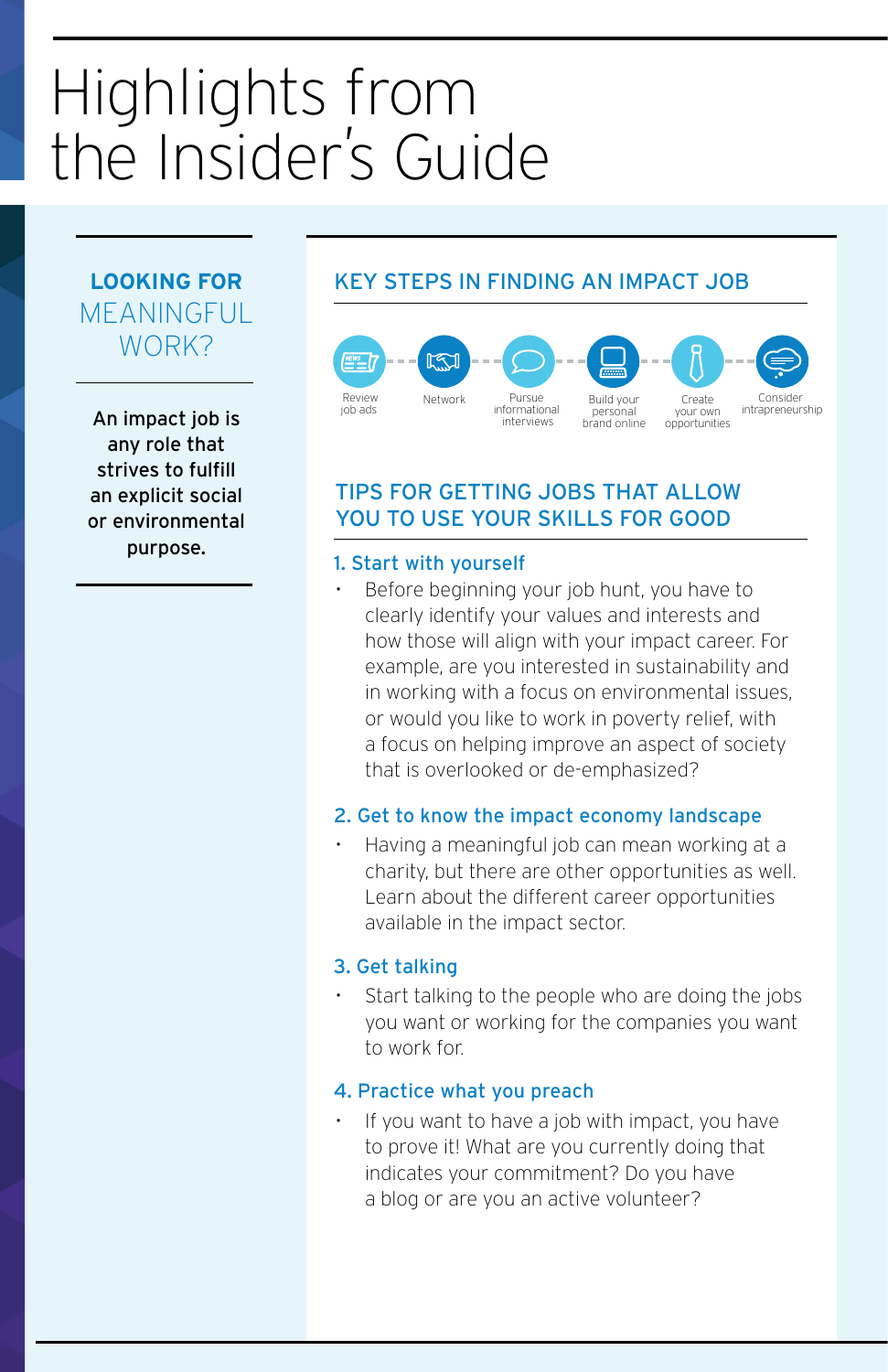TO SEE FULL REPORT, VISIT

'[www.marsdd.com/](http://www.marsdd.com/impacteconomy) [impacteconomy](http://www.marsdd.com/impacteconomy)

> Consider intrapraneurship

## **LOOKING FOR** TOP TAI FNT?

These are individuals who have the skills, capabilities and passion to affect positive social change.

#### KEY EXTERNAL FACTORS THAT ARE interviews and concentrations in the service online only in the service only in the service of the service online only in the service of the service of the service of the service of the service of the service of the servic WITHIN THE SECTOR



#### INTERNAL DRIVERS\* THAT AFFECT CAREER DECISIONS

- Contribution Perception Compensation
- Workplace culture Career growth Information

#### RECOMMENDATIONS<sup>\*</sup> ON ATTRACTING, ENGAGING AND RETAINING TOP TALENT

- 1. Rethink your recruitment strategy and start early
- Prioritize top talent acquisition and be present (where possible) during campus recruitment season just like other sectors. Start competing for top talent early.

#### 2. Show the big picture when hiring

• Most job descriptions are position-centric but companies are missing an opportunity to showcase their social impact, their unique work culture and career development opportunities — key factors that influence top talent and will help prime future employees to know what it's really like to work there.

#### 3. Create a retention strategy

• Attracting top talent is just the beginning. It's critical to focus on strategies to retain and engage top talent.

*\* The drivers and recommendations are in large part drawn from research conducted by the Aspen Institute Careers Initiative*  paper "Winning the Talent War, for Good: A Call to Engage, Retain, *and Build the Market for Top Talent in Impact Careers."*